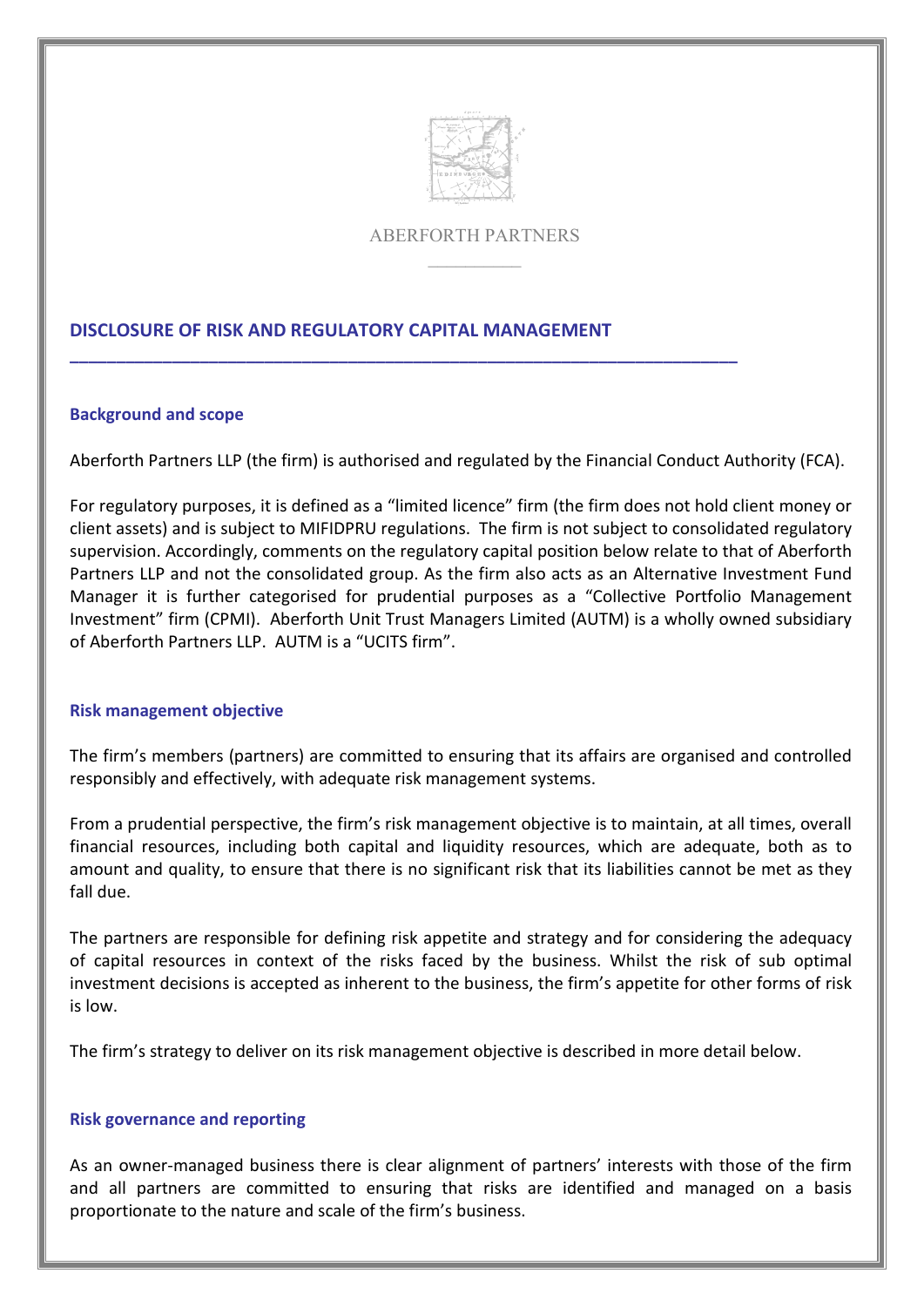The nature and scale of the firm is such that a separate risk management function or department is, in the opinion of the partners, neither appropriate nor necessary. Functional and hierarchical separation of risk management from portfolio management is achieved through the governance structure described below. Governance at Aberforth is exercised as follows:



The Partners' Meeting, comprising all partners, is the firm's ultimate decision making forum and is responsible for business strategy and matters which are material to Aberforth. Meetings are quarterly or as required. The day-to-day implementation and monitoring of strategy has been delegated to a number of committees as follows:

- the Investment Committee meets weekly or as is required and is responsible for exercising oversight on the firm's investment/trading activities including its responsibilities for Stewardship and Environmental, Social and Governance matters. Its membership comprises the whole of the investment management team.
- the Operations Committee meets monthly or as is required and is responsible for managing the implementation of strategic and other decisions on behalf of the firm. Its membership comprises three partners, one of whom is the Operations Partner. A sub-committee comprising partners, senior members of staff, and third party IT specialists has been constituted to exercise oversight of the firm's IT strategy and Cyber resilience.
- the Risk & Compliance Committee meets quarterly or as required and comprises all partners plus the firm's Head of Risk and Compliance and Risk and Compliance Manager. All investment managers attend this meeting. This forum oversees the firm's compliance with its regulatory obligations and also formally reviews the firm's actual risk exposures relative to its risk appetite. It is chaired by the Head of Risk and Compliance.

Within the firm, day-to-day responsibility for risk management and monitoring capital resources is delegated to the Operations Partner.

The Operations Partner provides an update on operational matters at each Partners' Meeting and Operations Committee meeting. This update will include reporting on aspects relevant to the partners' assessment of current and prospective risks faced by the firm and the effectiveness of existing and/ or planned controls.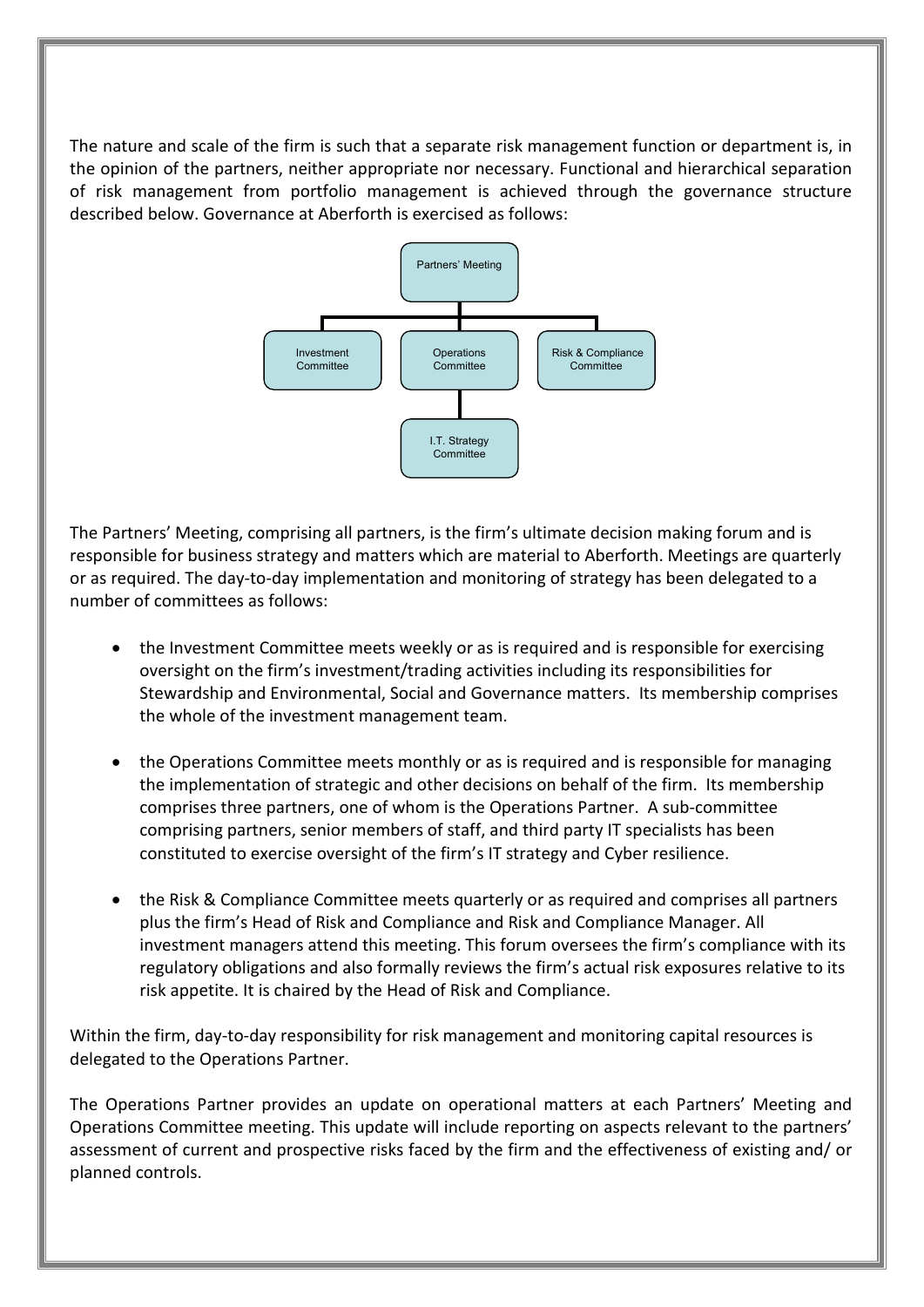The Operations Partner is also responsible for preparing and presenting monthly management accounts and, on an annual basis, statutory accounts and budgets for the following year. As part of the latter process, the partners consider and approve regulatory capital plans.

In addition, and as noted above, the firm's Head of Risk and Compliance reports formally to the partners on a quarterly basis at the Risk & Compliance Committee. These reports present the results of a comprehensive monitoring program designed to examine the firm's compliance with all relevant rules and regulations, the primary focus being on compliance with the FCA's Handbook. The effectiveness of senior management arrangements, systems and controls is regularly reviewed as part of this process.

The firm also has in place a process designed to specifically and formally assess the level of regulatory capital and liquid resources held relative to the risks faced by the business. This Internal Capital Adequacy and Risk Assessment process (ICARA) is described further below.

## **Remuneration Policy**

Partners' compensation is by way of an entitlement to a share of the firm's profits and accordingly is wholly variable in nature. Individual shares are agreed and remain subject to the terms of a Limited Liability Partnership Deed. All partners work full time for the firm. The firm has a Remuneration Policy that is in compliance with the FCA Remuneration Code's proportionality requirements for firms such as Aberforth, which is classed in the lowest tier as a Level 3 firm under AIFMD and as a Small Non-Interconnected ('SNI') firm under MIFIDPRU. These classifications reflect Aberforth's smaller, less complex nature. Staff remuneration comprises salary, bonus (wholly discretionary), and benefits. The various elements of staff remuneration are considered at least annually by the Operations Committee with any proposed changes being subject to agreement at a Partners' Meeting. A separate remuneration committee is considered neither necessary nor proportionate. The firm seeks to reward individuals commensurate with their individual contribution, as well as reflecting the performance of the business generally, and does not seek to encourage excessive risk taking in the process. The aggregate sum paid to all Code Staff in the year ended 30 April 2022 was £7.3 million.

### **Risk management policies**

The nature of the firm's business is such that certain categories of risk, as defined by the FCA, such as insurance risk, residual risk, securitisation risk, interest rate risk, and pension obligation risk, have either limited or no relevance and are not considered further in this document.

The firm's policies for addressing those risk types which are considered relevant to its business are summarised below.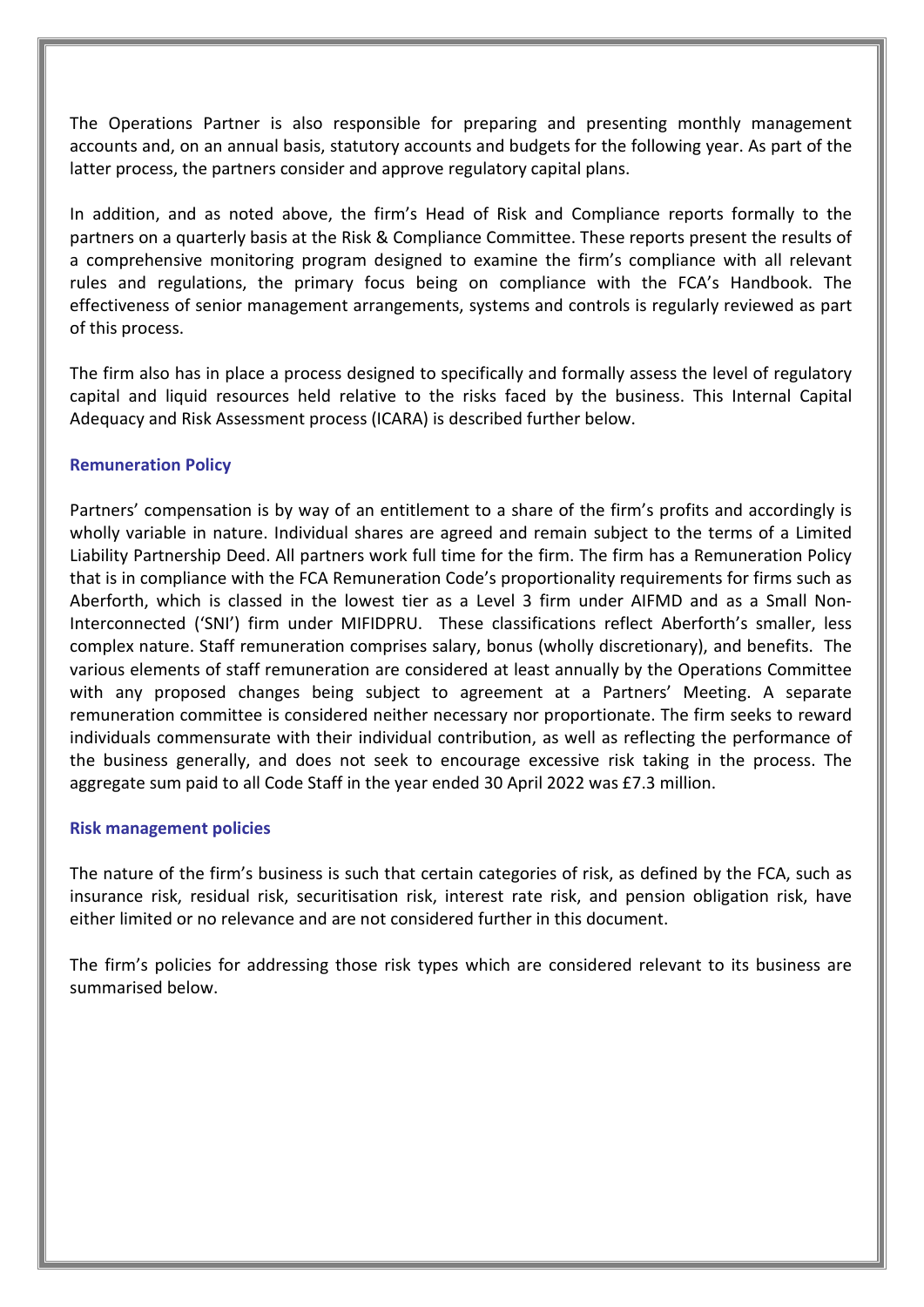## *Concentration risk*

As a result of its scale and deliberate strategic focus on a small number of large institutional mandates, the firm does have an exposure to concentration risk. The firm's ability to withstand a reduction in Assets Under Management (AUM) is regularly stress tested.

## *Liquidity risk*

Liquidity risk is managed through the firm's conservative approach to working capital management. Cash is held in instant access accounts with highly rated counterparties and is maintained at a level which is prudently in excess of that considered necessary by the ICARA process (see below).

## *Credit risk*

Credit risk arises principally in relation to banking arrangements and investment management fees billed in arrears.

As noted above, the firm has a number of banking relationships and is satisfied with the relevant credit ratings in this respect.

Similarly, as a result of the nature of the firm's client base, the partners consider the likelihood of default on unpaid fees to be very low. The firm has never suffered an instance of client payment default.

## *Market risk*

The firm has an indirect market risk exposure (the firm is not permitted to deal as principal so has no direct exposure). In other words, poor investment performance may result in a reduction in AUM. As noted previously, the partners view this risk as intrinsic to the business of discretionary fund management.

## *Operational risk*

The majority of risks to which the firm is exposed are operational in nature.

In seeking to manage operational risk, the firm places reliance on strong internal controls, both preventative and detective but proportionate to the nature and scale of the business, to mitigate the likelihood of many of the risks identified, such that the partners consider the net risk to be low. The firm strives to deliver exceptional client service and one aspect of this is being able to demonstrate a robust internal control environment. On an annual basis, the firm seeks external independent assurance on this matter in so far as it relates to the operational areas of most relevance to clients. This review is conducted in accordance with the International Standards on Assurance Engagements 3402 (ISAE 3402) and, to date, the reporting framework set out in Technical Release AAF 01/20, issued by the Institute of Chartered Accountants in England & Wales.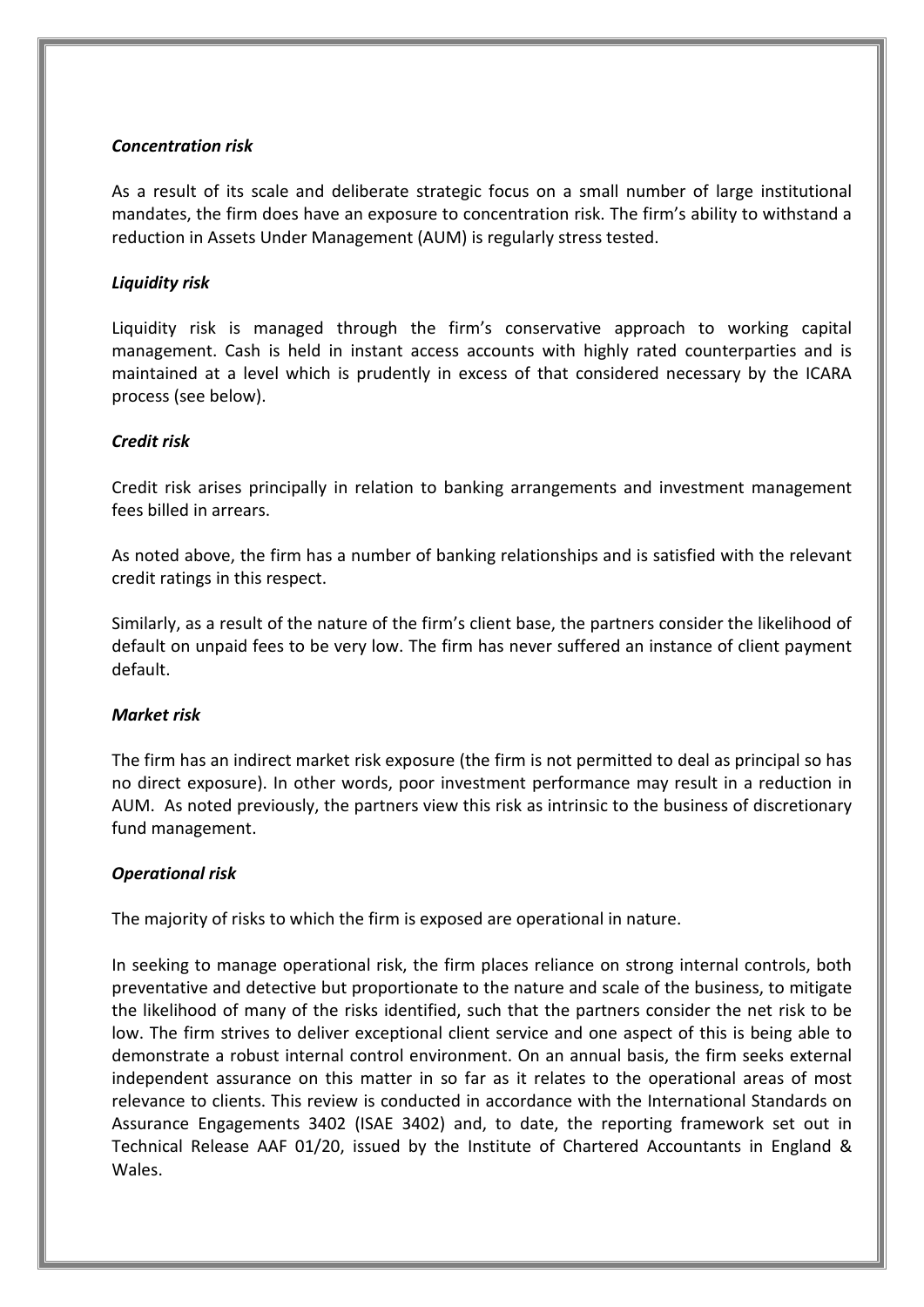This framework of internal controls is supplemented by a number of factors fundamental to the nature of the firm, including:

- $\triangleright$  The relative simplicity of the business model and its consistent application since inception;
- $\triangleright$  The agency nature of the firm's business;
- $\triangleright$  The clear alignment between the business owners and its executive management;
- $\triangleright$  The firm provides services to a small number of large, institutional clients;
- $\triangleright$  Single asset class specialisation and lack of product proliferation;
- $\triangleright$  A desire to manage AUM at or below a clearly defined upper limit on capacity;
- $\triangleright$  The firm benefits from a high level of experienced resource relative to the scale of the business;
- $\triangleright$  The firm's client centric culture and focus; and
- $\triangleright$  Low level of fixed overhead relative to income.

In addition, the firm maintains insurance cover for certain risks and is satisfied as regards the capacity of its underwriters to fulfil any obligations they may have under these contracts.

Whilst the firm looks to identify and manage all the risks that arise from its operations, the partners believe that the most pervasive risk faced by the firm is reputational and the impact that may have on its ability to retain existing and/ or secure new business. In this regard, the firm's annual capital plan has been stress tested by reference to a reduction in AUM. The partners have concluded from this exercise that current capital resources are adequate.

### **Capital resources**

The firm's capital resources comprise wholly "tier 1" capital represented by "Eligible LLP members' capital". There are no deductions from this figure so that, as at 30 April 2022, permanent capital resources were £1.8 million (2021: £1.8 million). "Tier 1" capital is the highest ranking in terms of quality from a regulatory perspective.

No capital may be returned to a retiring member unless and until a corresponding sum has been contributed to the firm by remaining or new members (partners).

### **Capital resource requirements**

The firm's minimum capital requirements are calculated in accordance with the FCA's MIFIDPRU Own Funds rules.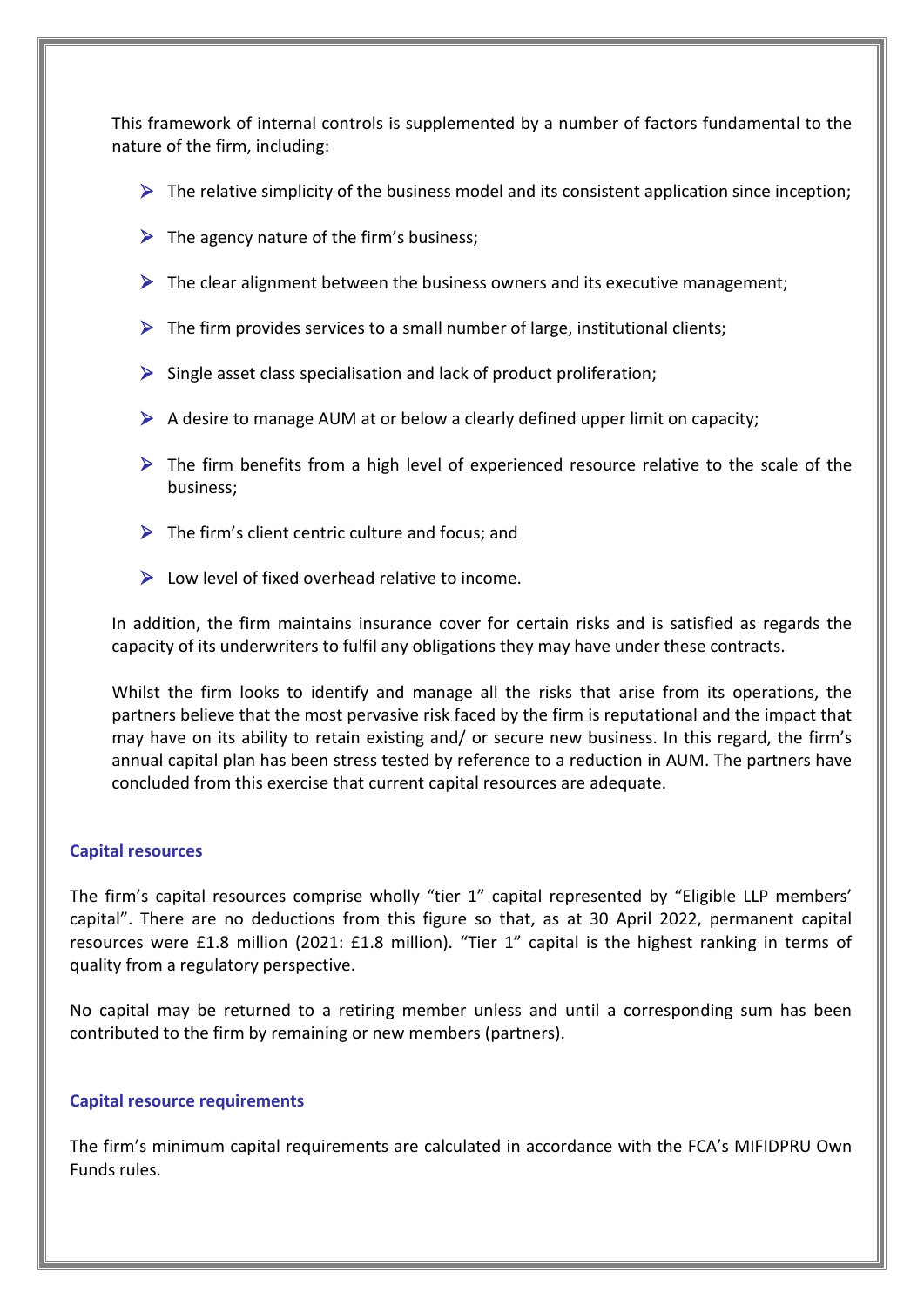As noted above, the firm has also completed an ICARA in accordance with the FCA's Own Funds requirements. This process is designed such that the partners regularly consider whether the Own Funds capital requirement is sufficient in context of the risks faced by the business.

In reaching a conclusion on this, the partners consider a number of matters including:

- $\triangleright$  an analysis of potential material harms which could impact the firm's clients, the wider market, or the firm itself; with an assessment of how the firm mitigates risks; and the adequacy of own funds and/or liquid assets, taking account of mitigating factors as appropriate;
- $\triangleright$  the results of stress testing the impact of a reduction in AUM; and
- $\triangleright$  an estimate of the level of liquid resources required to progress an orderly wind down of the business in the event of distress.

The ICARA is formally approved by the partners on an annual basis. Regular consideration is given as to whether there have been any material changes in the risk environment sufficient to prompt the partners to revisit the last ICARA conclusion.

The firm's ICARA currently indicates that the firm's Own Funds requirement is sufficient and no additional Own Funds requirement is necessary.

### **Minimum capital resource requirements**

As at 30 April 2022, the firm's *Fixed Overheads Requirement* was £883,000. This equates to one quarter of the firm's relevant annual fixed expenditure excluding certain categories of discretionary or variable expense. Under MIFIDPRU the firm's overall financial adequacy also considers the firm to hold minimum Own Funds required to support an orderly wind down. As at 30 April 2022 this amount is equal to £915,000.

The current nature and scale of the firm's business activities are such that it is also required to maintain under AIFMD, at all times, capital resources equal to or in excess of the *Fixed Overheads Requirement* plus the *professional negligence capital requirement.* At the same date, the firm's *professional negligence capital requirement* was £167,000. Accordingly, under these rules, at 30 April 2022, the firm's **minimum capital resources requirement** was £1,050,000. This figure also represents the minimum level of liquid assets which the firm is obliged to hold.

As noted above, the partners' review of capital adequacy, in context of the risks the firm is exposed to (the ICARA), concluded that the minimum levels of capital described above, and calculated in accordance with the relevant rules, would be adequate.